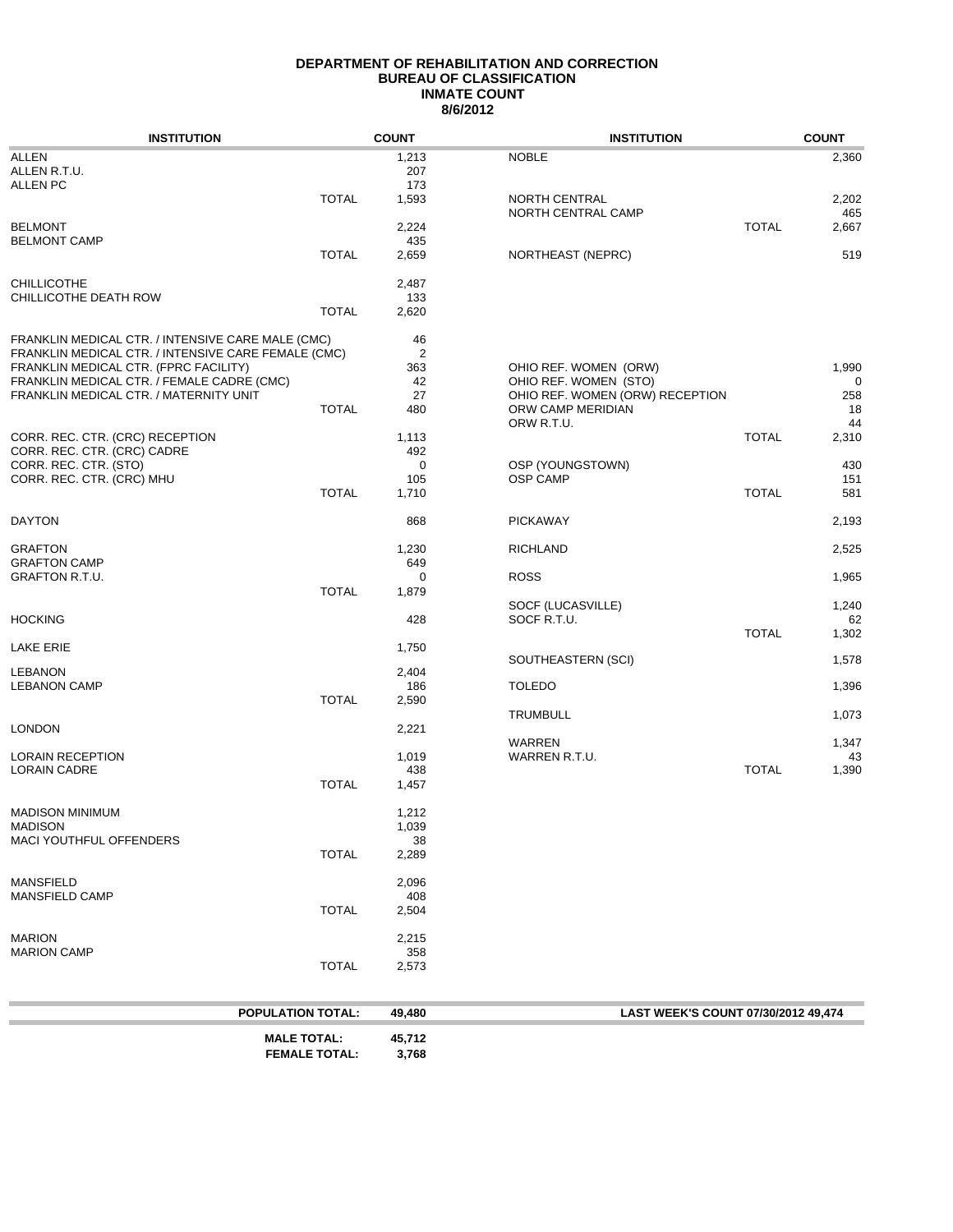### **DEPARTMENT OF REHABILITATION AND CORRECTION BUREAU OF CLASSIFICATION WEEKLY POPULATION COUNT SHEET**

| <b>SUMMARY OF MALE POPULATION BY SECURITY LEVEL:</b> |             |            | DATE:    | 8/6/2012     |
|------------------------------------------------------|-------------|------------|----------|--------------|
|                                                      | <b>BODY</b> | <b>AWL</b> | $(-OTC)$ | <b>TOTAL</b> |
| TOTAL LEVELS 3,4,5                                   | 16,486      | 260        | 227      | 16,882       |
| <b>TOTAL LEVEL 2</b>                                 | 22,715      | 354        | 296      | 22,773       |
| <b>TOTAL LEVEL 1</b>                                 | 6,019       | 137        | 99       | 6,057        |
| <b>TOTAL MALE</b>                                    | 45,220      | 751        | 622      | 45,712       |
| <b>SUMMARY OF FEMALE POPULATION:</b>                 |             |            | DATE:    | 8/6/2012     |
|                                                      | <b>BODY</b> | <b>AWL</b> | $(-OTC)$ | <b>TOTAL</b> |
| ORW / RECEPTION                                      | 258         | 8          | 8        | 258          |
| ORW / (MARYSVILLE)                                   | 1,984       | 67         | 61       | 1,990        |
| ORW / STO                                            | 0           | O          | $\Omega$ | 0            |
| ORW / CAMP MERIDIAN                                  | 18          |            | 0        | 18           |
| ORW R.T.U.                                           | 44          |            | $\Omega$ | 44           |
| <b>DAYTON</b>                                        | 868         | 16         | 16       | 868          |
| NORTHEAST P.R.C.                                     | 519         |            |          | 519          |
| FRANKLIN MEDICAL CTR. / INTENSIVE CARE               | 2           |            | 0        | 2            |
| FRANKLIN MEDICAL CTR. / FEMALE CADRE (CMC)           | 41          |            |          | 42           |
| FRANKLIN MEDICAL CTR. / MATERNITY UNIT               | 27          | 2          | 2        | 27           |
| <b>TOTAL FEMALE</b>                                  | 3,761       | 105        | 98       | 3,768        |
| <b>TOTAL POPULATION</b>                              | 48,981      | 856        | 720      | 49,480       |

## **DEPARTMENT OF REHABILITATION AND CORRECTION WEEKLY COUNT SHEET BY SECURITY LEVEL**

| <b>MALE: LEVEL 3,4,5 SECURITY COUNT</b>       | DATE:              |             |              | 8/6/2012 |              |
|-----------------------------------------------|--------------------|-------------|--------------|----------|--------------|
|                                               | <b>INSTITUTION</b> | <b>BODY</b> | <b>AWL</b>   | $(-OTC)$ | <b>TOTAL</b> |
| <b>FRANKLIN MEDICAL CTR. / INTENSIVE CARE</b> |                    | 46          | $\Omega$     | 0        | 46           |
| FRANKLIN MEDICAL CTR. (FPRC FACILITY)         |                    | 363         |              |          | 363          |
| CRC / CADRE                                   |                    | 492         | з            |          | 492          |
| CRC / STO                                     |                    | ∩           |              |          | $\Omega$     |
| CRC / RECEPTION                               |                    | 1,119       | 59           | 65       | 1,113        |
| C.R.C. (M.H.U.)                               |                    | 104         | 3            | 2        | 105          |
| LEBANON C.I.                                  |                    | 2,399       | 21           | 16       | 2,404        |
| LORAIN / CADRE                                |                    | 437         | 6            | 5        | 438          |
| <b>LORAIN / RECEPTION</b>                     |                    | 1,016       | 44           | 41       | 1,019        |
| <b>MADISON C.I.</b>                           |                    | 1,046       | 14           | 21       | 1,039        |
| <b>MACI YOUTHFUL OFFENDERS</b>                |                    | 38          | 0            | 0        | 38           |
| MANSFIELD C.I.                                |                    | 2,091       | 22           | 17       | 2,096        |
| <b>ALLEN PC</b>                               |                    | 173         | 0            | $\Omega$ | 173          |
| OSP (YOUNGSTOWN)                              |                    | 430         |              | 3        | 430          |
| ROSS C.I.                                     |                    | 1,957       | 21           | 13       | 1,965        |
| SOCF (LUCASVILLE)                             |                    | 1,238       | 11           | 9        | 1,240        |
| SOCF R.T.U.                                   |                    | 62          | <sup>0</sup> | 0        | 62           |
| TOLEDO C.I.                                   |                    | 1,388       | 27           | 19       | 1,396        |
| TRUMBULL C.I.                                 |                    | 1,065       | 15           |          | 1,073        |
| WARREN C.I.                                   |                    | 1,342       | 11           | 6        | 1,347        |
| WARREN R.T.U.                                 |                    | 43          | $\Omega$     | $\Omega$ | 43           |
| <b>TOTAL LEVELS 3,4,5</b>                     |                    | 16,486      | 260          | 227      | 16,882       |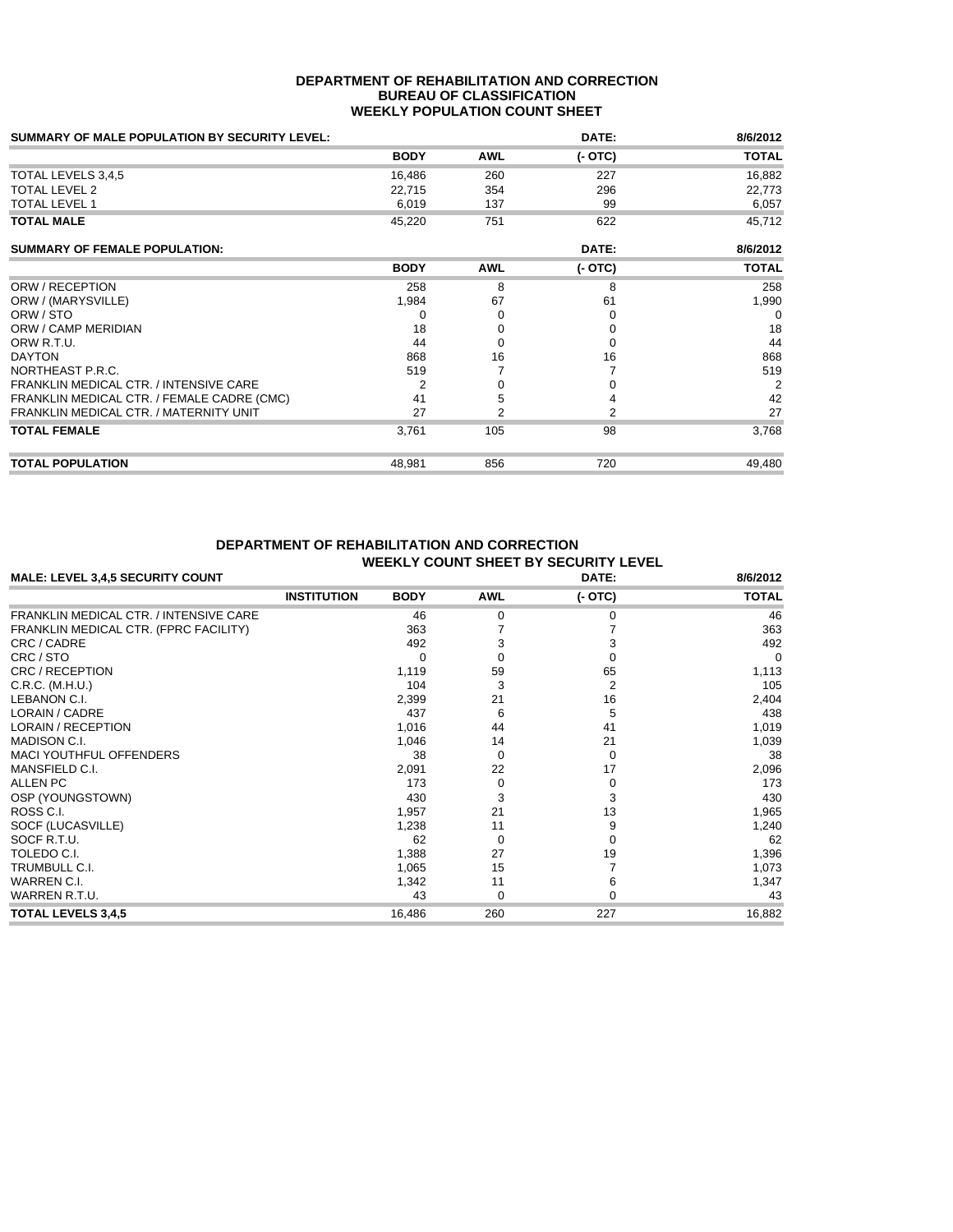## **DEPARTMENT OF REHABILITATION AND CORRECTION WEEKLY COUNT SHEET BY SECURITY LEVEL**

| <b>MALE: LEVEL 2 SECURITY COUNT</b> |                    |             |            | DATE:    | 8/6/2012     |
|-------------------------------------|--------------------|-------------|------------|----------|--------------|
|                                     | <b>INSTITUTION</b> | <b>BODY</b> | <b>AWL</b> | $(-OTC)$ | <b>TOTAL</b> |
| ALLEN C.I.                          |                    | 1,199       | 19         | 5        | 1,213        |
| ALLEN R.T.U.                        |                    | 207         | 0          | 0        | 207          |
| BELMONT C.I.                        |                    | 2,220       | 45         | 41       | 2,224        |
| CHILLICOTHE C.I.                    |                    | 2,480       | 30         | 23       | 2,487        |
| CHILLICOTHE R.T.U.                  |                    | 133         | 0          | 0        | 133          |
| GRAFTON C.I.                        |                    | 1,223       | 21         | 14       | 1,230        |
| GRAFTON R.T.U.                      |                    | 0           | $\Omega$   | 0        | $\Omega$     |
| HOCKING C.F.                        |                    | 424         | 5          |          | 428          |
| LAKE ERIE C. I.                     |                    | 1.749       | 29         | 28       | 1,750        |
| LONDON C.I.                         |                    | 2,218       | 26         | 23       | 2,221        |
| MARION C.I.                         |                    | 2,208       | 28         | 21       | 2,215        |
| NOBLE C.I.                          |                    | 2,354       | 45         | 39       | 2,360        |
| NORTH CENTRAL C.I.                  |                    | 2,202       | 2          | 2        | 2,202        |
| RICHLAND C.I.                       |                    | 2,523       | 62         | 60       | 2,525        |
| SOUTHEAST C.I.                      |                    | 1,575       | 42         | 39       | 1,578        |
| TOTAL LEVEL 2                       |                    | 22,715      | 354        | 296      | 22,773       |
|                                     |                    |             |            |          |              |

| <b>MALE: LEVEL 1 SECURITY COUNT</b> |                    |             |            | DATE:     | 8/6/2012     |
|-------------------------------------|--------------------|-------------|------------|-----------|--------------|
|                                     | <b>INSTITUTION</b> | <b>BODY</b> | <b>AWL</b> | $(-$ OTC) | <b>TOTAL</b> |
| <b>BELMONT CAMP</b>                 |                    | 435         | 14         | 14        | 435          |
| <b>GRAFTON CAMP</b>                 |                    | 649         |            | 0         | 649          |
| <b>LEBANON CAMP</b>                 |                    | 186         |            |           | 186          |
| <b>MADISON MINIMUM</b>              |                    | 1.212       | 13         | 13        | 1,212        |
| <b>MANSFIELD CAMP</b>               |                    | 408         |            | 9         | 408          |
| <b>MARION CAMP</b>                  |                    | 357         |            | 6         | 358          |
| NORTH CENTRAL CAMP                  |                    | 465         |            |           | 465          |
| <b>OSP CAMP</b>                     |                    | 151         |            |           | 151          |
| PICKAWAY MINIMUM                    |                    | 2,156       | 90         | 53        | 2,193        |
| <b>TOTAL LEVEL 1</b>                |                    | 6.019       | 137        | 99        | 6.057        |

|                                        | <b>HIGH SERIAL NUMBER ISSUED LAST FRIDAY:</b> |         |
|----------------------------------------|-----------------------------------------------|---------|
| <b>CORRECTIONAL RECEPTION CENTER</b>   |                                               | 667-168 |
| <b>LORAIN CORRECTIONAL INSTITUTION</b> |                                               | 631-000 |
| BED DECREASES 3-2010 (CAMP)            | LOCI                                          | 297     |
| BED DECREASES 3-2011 (CAMP)            | RCI                                           | 350     |
| BED DECREASES 3-2011 (CAMP)            | TOCI                                          | 186     |
| BED INCREASES 3-2011                   | <b>TOCI</b>                                   | 200     |
| BED INCREASES 3-2011                   | MCI                                           | 340     |
| BED INCREASE 6-2011                    | TOCI                                          | 100     |